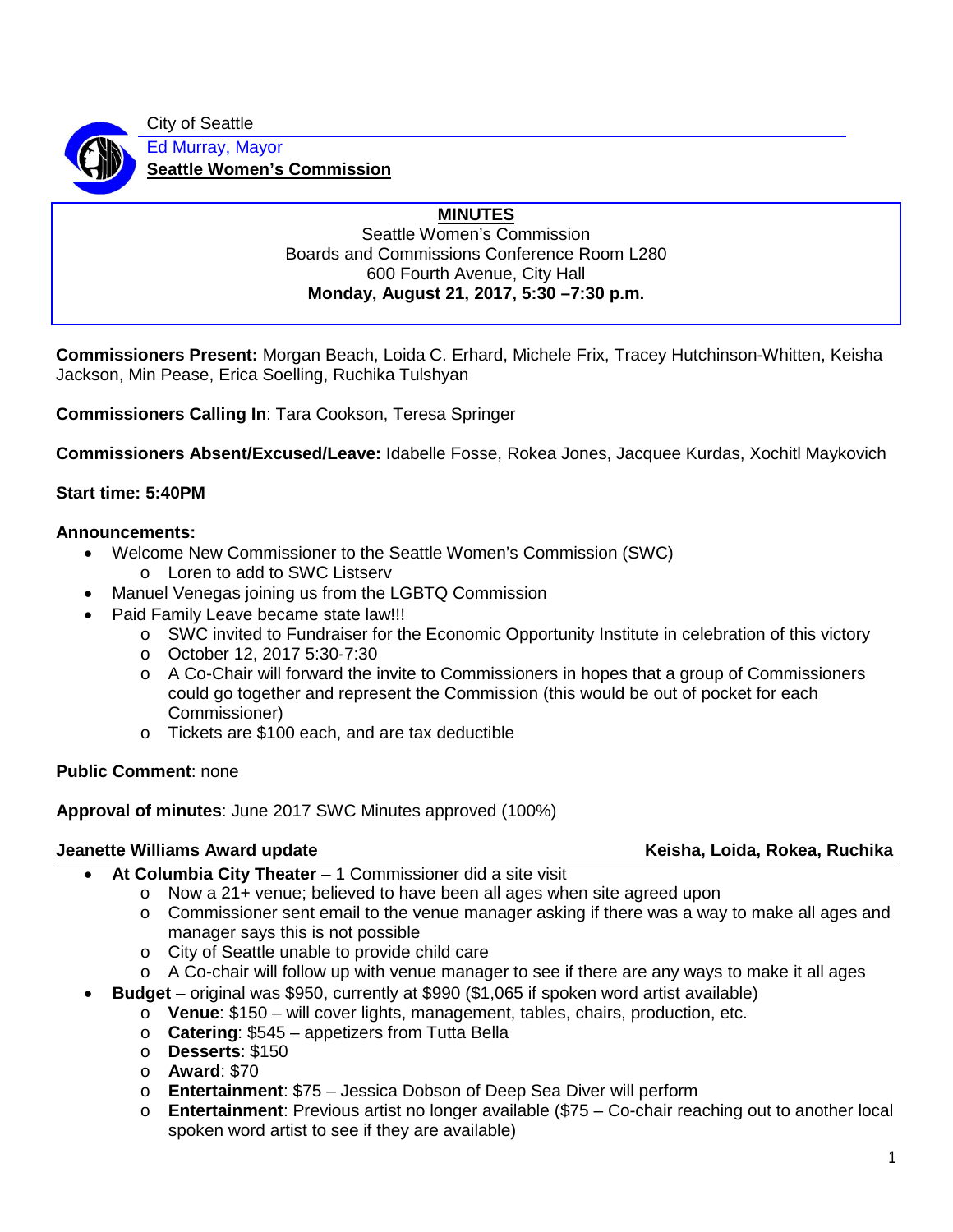- 
- o Commissioners to RSVP online if they haven't already

needs communicated to organizers as of 08/21/17

Loren will send out another invitation to SOCR

o Commissioners to send invite to networks/check-in regarding previously sent invites

• Commissioner volunteered to create power point with which Microsoft Translate App can be used to

• Invites included request that accessibility needs be communicated to event organizers; no accessibility

o Commissioners requested to show up early to help set up

### **SOCR Update** Loren Othon **Loren Othon**

⇒ **ASKS:** 

- 
- Fair Chance Housing Legislation passed unanimously in Full City Council with all amendments making it essentially illegal to discriminate on housing based on past criminal records
- New Get Engaged Commissioner to start soon

#### **Commission Vacancies/Interviews T. Hutchinson-Whitten**

Cash bar on site • Press release done

help accessibility

• Nominators and nominees invited • Commissioner chosen to MC event

• Online RSVP currently at 51 people

- 6 vacancies; 55 applicants
- All applications reviewed by all Co-Chairs
- 6 applications sent to SOCR to proceed with interviews
	- o One such person recently appointed to LGBTQ Commission
- 12 interviews (4 interviews/day) with the Co-Chairs will take place August  $24<sup>th</sup>$ ,  $25<sup>th</sup>$ , and  $26<sup>th</sup>$ ,  $2017-$ SWC will then recommend individuals to appoint to the City Council and Mayor, who will make the ultimate decision
- Discussed better utilization of Outreach Committee to ensure applicants can have opportunity to meet with Commissioners, ask questions, and understand application process

### **Subcommittee Restructuring Report Back T. Hutchinson-Whitten**

- After much discussion of subcommittee restructuring, Co-Chairs decided to return to subcommittee structure as detailed in current by-laws
- Current policy leads to act as Subcommittee Chairs/Co-Chairs until Commission Work Retreat
- Will go back to assigning Commissioners to a specific City Council Member
- Re-establish reporting mechanism to enhance accountability biweekly reporting suggested with Google survey sent out by Co-Chairs
	- o What are members doing?
	- o Where are there gaps or holes in what we're doing?

#### **Budget Update M. Beach** M. Beach

- \$1,800 left as of July; started with \$2,000
- \$950: Jeanette Williams Award
	- o Overages to come from social budgets
- \$300: Facilitator for half-day of Annual Work Retreat
- \$100: retreat breakfast & drinks (Commissioners to pay out of pocket for potluck lunch and happy hour)
- \$200: social with 5 Commissions, covers venue & food
- \$100: Commissioners to attend paid events and represent the Commission
- \$150: SWC Social location, food, and drinks
	- o Schedule for latter part of the year for new Commissioners to be there

## 2